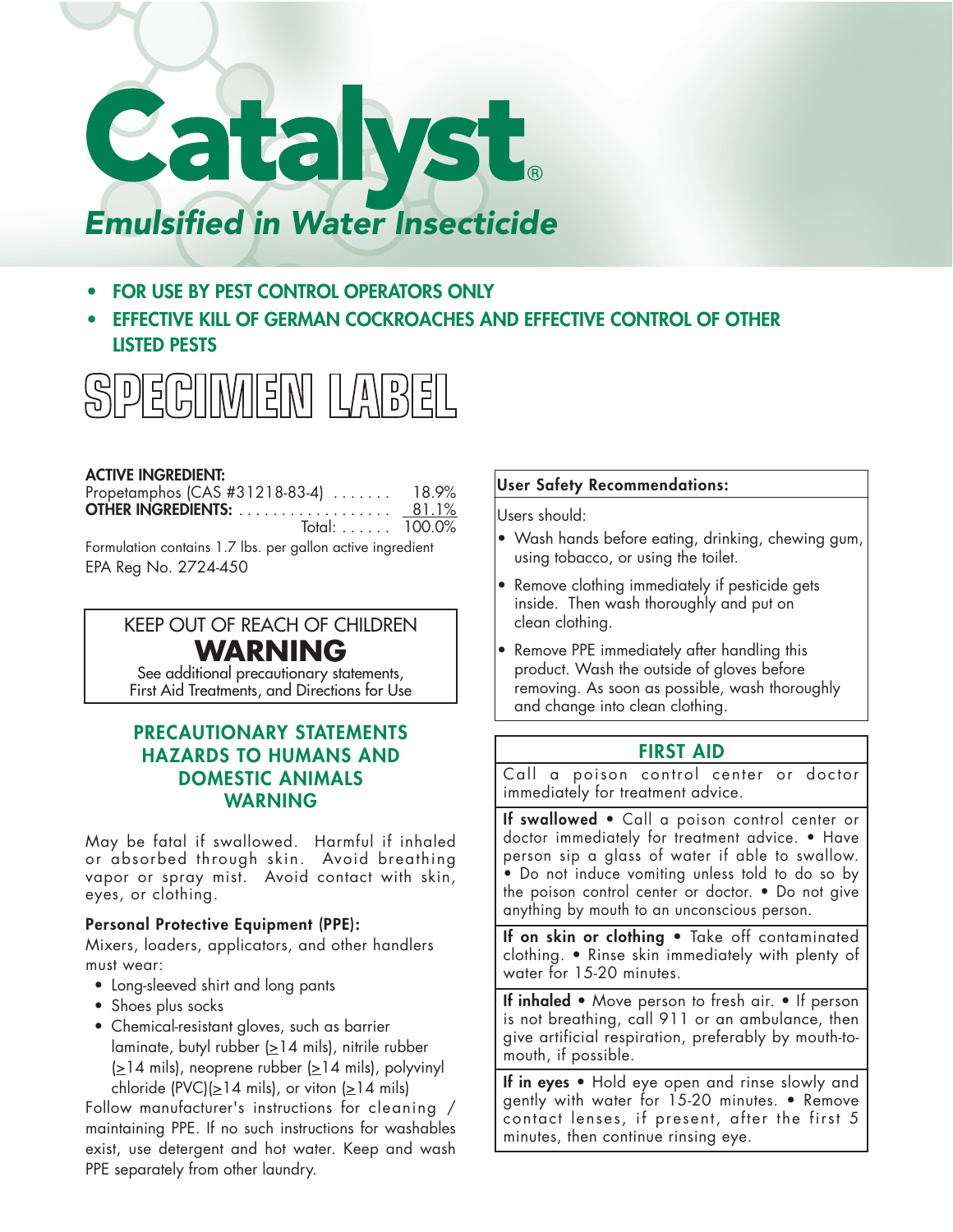Have the product container or label with you when calling a poison control center or doctor, or going for treatment. You may also contact 1-800-248-7763 for emergency medical treatment information.

**NOTE TO PHYSICIAN:** Contains propetamphos, an organophosphate, that inhibits cholinesterase. Atropine with 2-PAM is the emergency antidote if symptoms of cholinesterase inhibition are present.

# **PHYSICAL OR CHEMICAL HAZARDS**

Do not use, pour, or store near heat or open flame.

## **DIRECTIONS FOR USE**

It is a violation of Federal Law to use this product in a manner inconsistent with its labeling.

# **GENERAL PRECAUTIONS AND RESTRICTIONS**

**FOR INDOOR USE ONLY.** Zoecon® Catalyst ® Emulsified in Water Insecticide (Catalyst ®) provides effective kill of German cockroaches adn effective control of other listed pests for indoor, non-residential crack and crevice treatments only for the following use areas:

- food service establishments (e.g., restaurants, taverns, delicatessens, mess halls, mobile canteens, around vending machines, grocery stores and markets where there is no contact with food, and when food is removed or covered prior to treatment), including schools, hospitals and nursing homes in food service areas only;
- indoor non-food areas (e.g., office buildings; commercial; and industrial buildings and warehouses; correctional facilities, manufacturing establishments, rail cars, marine vessels, and institutions, except those where children and the elderly occupy, such as and including schools, daycares, hospitals, and nursing homes); and
- non-food areas of eating establishments where there is no contact with food, and where no food processing, packing, and no food and/or feed warehousing occurs.

This product cannot be used in homes, apartment buildings, or any other residential structure. Also, this product cannot be used in structures where children and the elderly occupy, such as and including schools, day-cares, hospitals, and nursing homes, but may be used in the food service establishment areas within these structures, provided food is removed or covered prior to treatment. Not for use in USDA federally inspected meat processing plants.

 $CATALYST<sup>®</sup>$  mixes easily with water and may be applied with most sprayers. Diluted spray mixture may be stored overnight and used the following day, but mixture should be agitated well prior to application to prevent the uneven distribution of product. Do not apply as a space spray. This product shall only be used for crack and crevice treatment. Crack and crevice treatment is application of small amounts of pesticides into cracks and crevices in which pests hide or through which they may enter a building. Openings of this type commonly occur at expansion joints, between different elements of construction, and between equipment and floors. Apply as a 0.5% ai solution to crack and crevice sites only, where pests occur, including areas behind loose baseboards and tile, pipe chase penetrations, cracks in caulking surrounding doors and windows, under refrigerators, behind cabinets, sinks, and stoves, and cracks leading to wall voids. Areas that may have cracks or crevices that harbor pests include: storage areas, closets, under cabinets, and restrooms. Cover all foodstuffs in area to be treated or remove food prior to application

CATALYST® in recommended dilutions is non-staining and does not cause damage to fabrics, plastics, paints, or other surfaces which cannot be damaged by water alone. Do not apply where electrical short circuits might result. Do not enter or allow others to enter until sprays have dried. Do not apply product in a way that will contact workers, other persons, or animals, either directly or through drift. Only protected handlers may be in the area during application.

This product may not be reapplied more than once every 7 days and treatment may not exceed 2 applications in a 30 day period.

# **SPECIFIC INSTRUCTIONS**

#### **For crack and crevice treatments**

Mix 3.2 oz (94.6 ml) of CATALYST® in 1 gallon  $(3,785.4 \text{ ml})$  of water (equivalent to  $0.5\%$ active ingredient solution).

**NOTE:** Following treatment, thorough ventilation of treated areas, by occupant before re-entry, may reduce potential odors. In buildings with restricted air flow, such as office buildings, ventilation is enhanced by adjusting ventilation systems to include outside air for 24 hours.

## **Crack and Crevice Applications**

Pests: German cockroaches, spiders (except brown recluse or black widow), ants (except fire, harvester, carpenter, pharaoh), carpet beetles, crickets, boxelder bugs, firebrats, earwigs, pillbugs, ground beetles, sowbugs, silverfish, Stored Product Pests [sawtoothed grain beetle, red flour beetle, confused flour beetle, cigarette beetle, drain flies, fruit flies].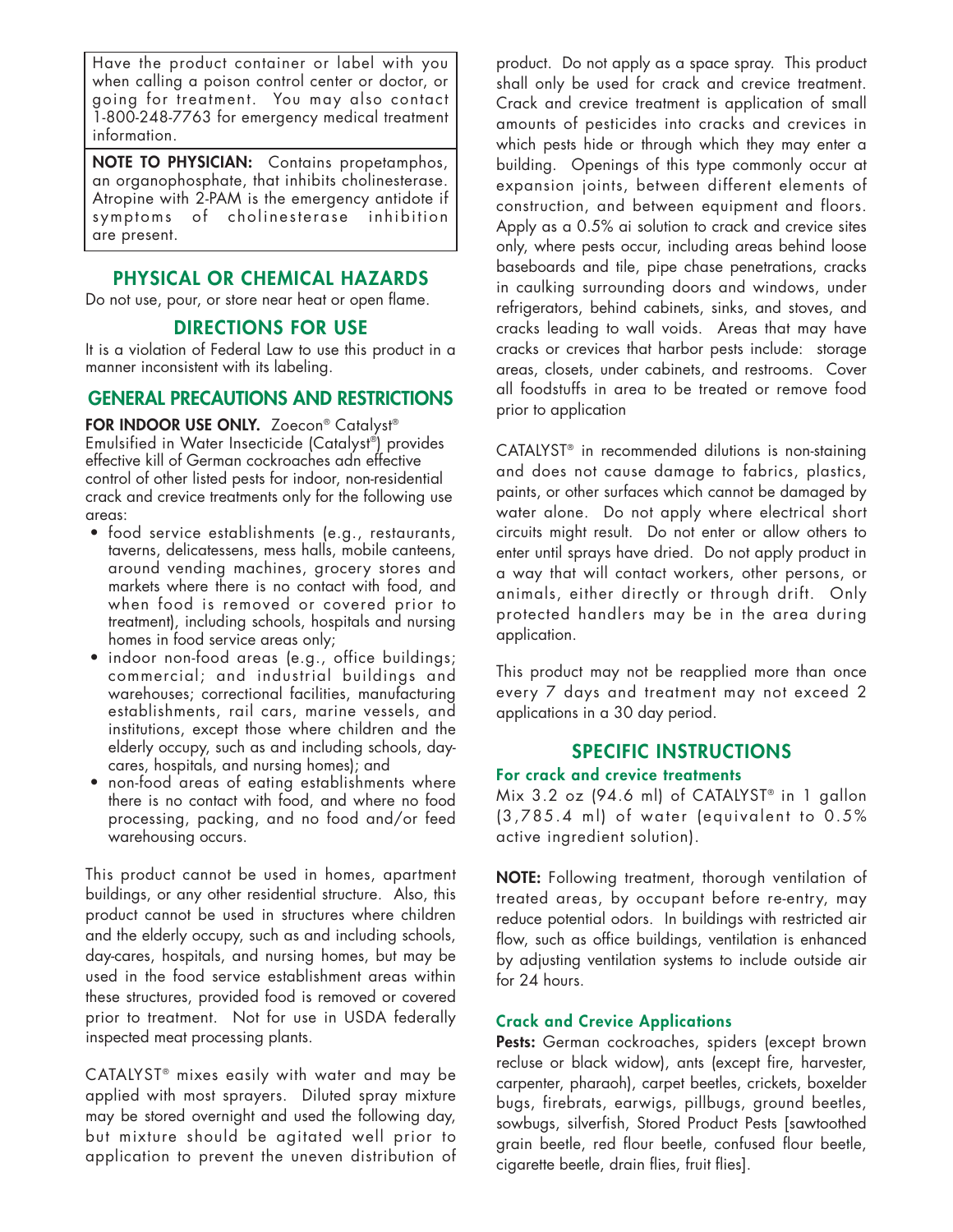#### **Food Service Establishments**

Application is limited to crack and crevice treatments in food service establishments such as restaurants, cafeterias, taverns, delicatessens, mess halls, institutional dining areas, mobile canteens, around vending machines, groceries and markets where there is no contact with food and food service areas only in schools, hospitals, day-cares, and nursing homes; as well as non-food areas of eating establishments where there is no contact with food, and where no food processing, packing, and no food and/or feed warehousing occurs. Cover all foodstuffs in areas to be treated or remove food prior to application.

#### **Crack & Crevice**

Prepare a CATALYST<sup>®</sup> spray-mix diluted with water as directed above and apply in small amounts directly into cracks and crevices using equipment capable of delivering a pinstream in points between different elements of construction, between equipment and floors, openings leading to voids and hollow spaces in walls, equipment legs and bases where cockroaches, ants, silverfish, firebrats, spiders, and crickets hide.

# **STORAGE & DISPOSAL**

Do not contaminate water, food, or feed by storage or disposal.

#### **STORAGE**

Store in a cool, dry, and ventilated area away from humans, pets, foodstuffs, and feed. Do not store near heat or open flame. Keep from freezing.

#### **PESTICIDE DISPOSAL**

Pesticide wastes are toxic. Improper disposal of excess pesticide, spray mixture, or rinsate is a violation of Federal Law. If these wastes cannot be disposed of by use according to label instructions, contact your State Pesticide or Environmental Control Agency, or the Hazardous Waste representative at the nearest EPA Regional Office for guidance.

#### **PLASTIC CONTAINER DISPOSAL**

Triple rinse (or equi valent). Then offer for recycling or reconditioning, or puncture and dispose of in a sanitary landfill, or incinerate, or if allowed by state and local authorities, by burning. If burned, stay out of smoke.

To the extent consistent with applicable law, Seller makes no warranty, expressed or implied, concerning the use of this product other than indicated on the label. Buyer assumes all risks of use and handling of this material when such use and handling are contrary to label instructions.

For information or in case of emergency call **1-800-248-7763** or visit our Web site: **www.zoecon.com**